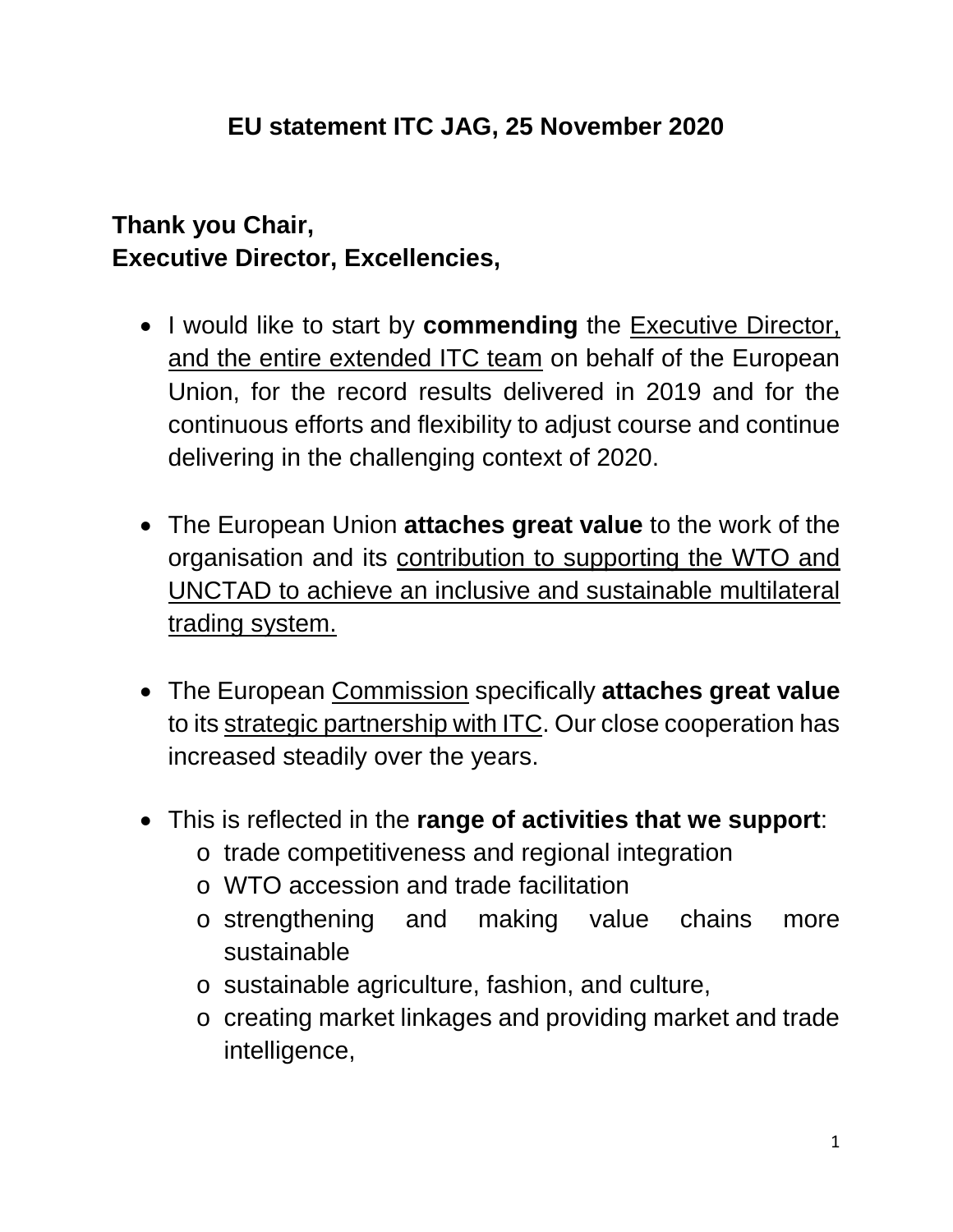- o fighting the root causes of migration and economically reintegrating returnees, creating employment and empowering youth and women.
- **Geographically,** our collaboration reaches across five regions and impacts 25 countries directly, plus many more through regional and global projects.
- Our collaboration with ITC is facilitated through several Directorate-Generals *[DEVCO, TRADE, NEAR, EAC]* and in total, the EU-ITC collaboration has currently **39 active projects**, which together have a total multi-year budget of **\$333 million over the next 5 years**.
- This has translated into **annual contributions** to ITC of \$57 million in 2019 and, and to date \$28 million in 2020.
- **Looking ahead**, the ITC will continue to have our full support in its work on implementing Aid for Trade and its efforts to achieve inclusive, sustainable trade.
- We all know that the **impact of the Covid-19 pandemic** on ITC's core clients - **the MSMEs-** has been devastating and that an inclusive and sustainable recovery will need to have MSMEs at the centre.
- It is thus **important for the ITC to continue and strengthen** the integration of businesses, in particular MSMEs of developing countries into the world trading system.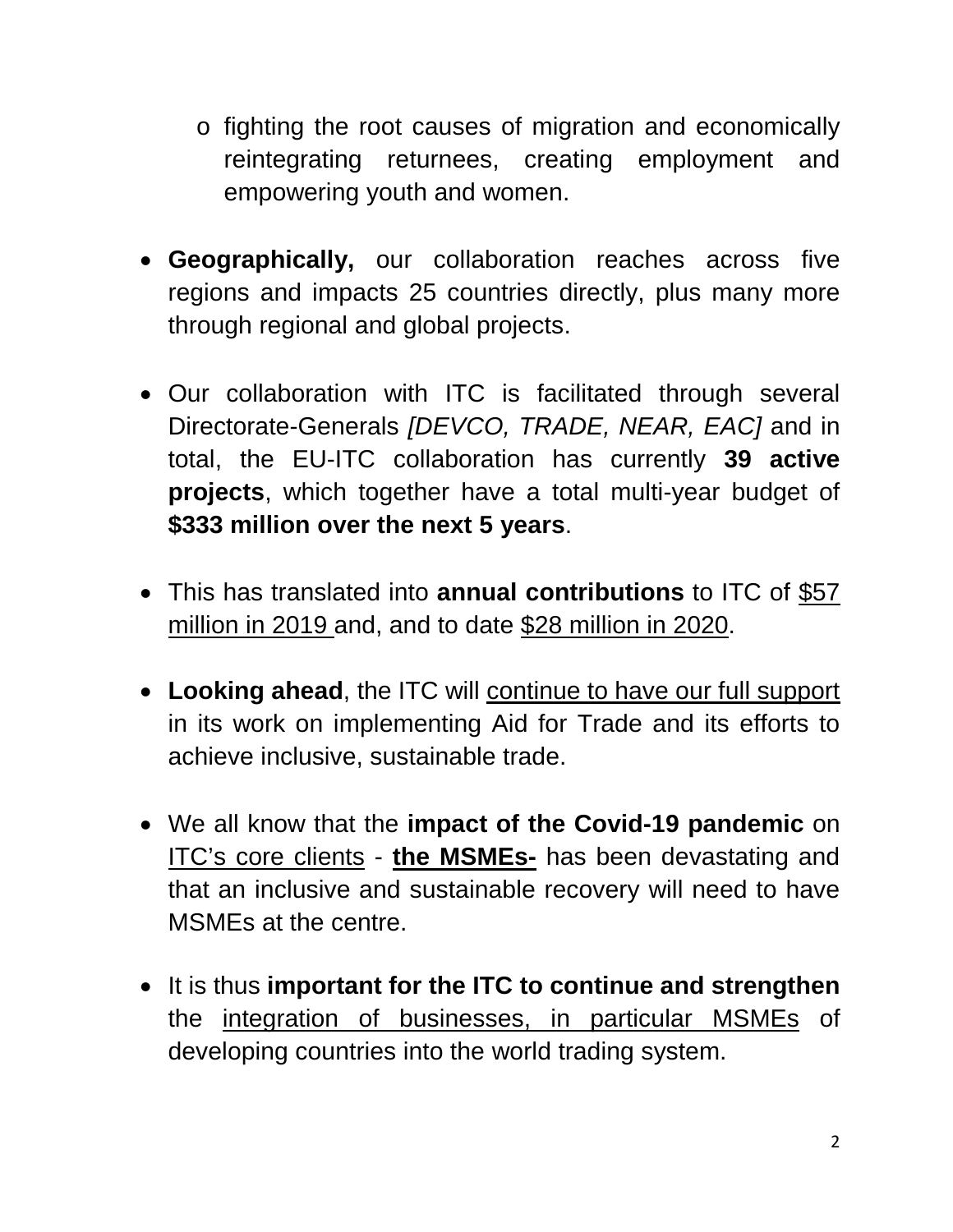- The ITC will play a vital role in supporting businesses in developing countries, and in **particular least developed countries,** to become **more resilient,** and respond to a variety of new global challenges, taking into account the lessons learned from the coronavirus crisis.
- **In the future**, we see ITC's work as particularly relevant for market intelligence, sustainable value chains, greening of trade, promoting networks & private sector dialogue and African regional integration.
- We recognize the fact that as **ITC's largest funder**, we contribute exclusively through Window 2 projects. We are aware that some funders are worried about the increase in relative importance of Window 2 funding.
- I would like to highlight that the **projects supported by the EU** are fully in line with the overall strategy that ITC has put in place to support WTO and UNCTAD priorities.
- The **EU's support** ties into ITC's overall approach and strengthens its position in its priority countries. It enhances its footprint and the scope and scale of its operations across the globe.
- Our collaboration equally **enables ITC to roll out** its Trade Related Technical Assistance tools and methodologies that are developed with its core expertise and core funding and